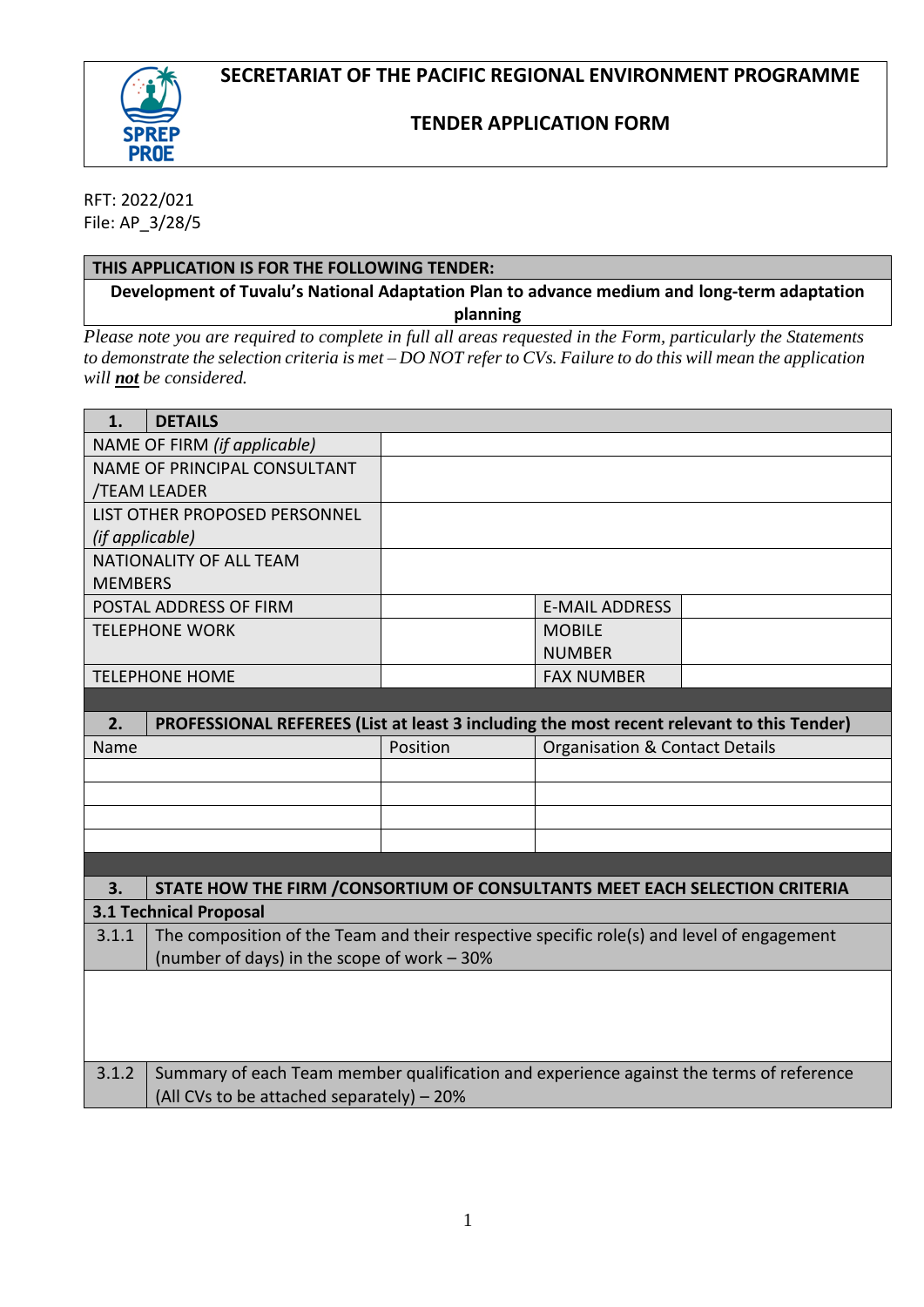| 3.1.3   Proposed approach and methodology to undertake the activities in the scope of work – 30% |
|--------------------------------------------------------------------------------------------------|
|                                                                                                  |

## **3.2 Financial Proposal**

The financial proposal to outline all costs associated with the undertaking of the scope of work including professional fees (should be costed at a daily rate per team member), international travel, Tuvalu-based travel costs, communications and miscellaneous costs inclusive of all taxes – 20%.

# **4. GENERAL INFORMATION** Declaration of close relations to any individual who is currently employed at SPREP. Please list name/s and nature of relationship.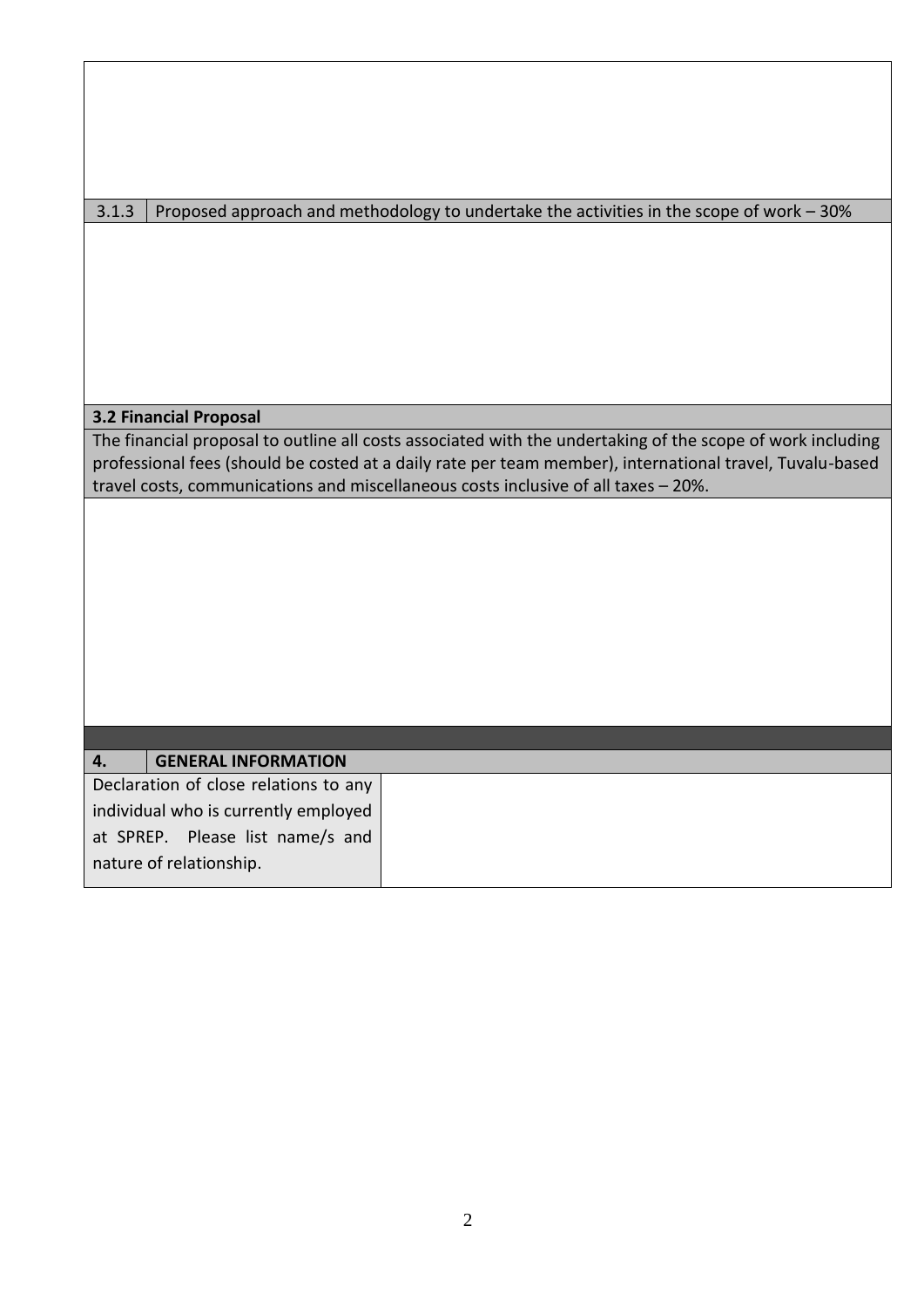| charged with any child<br>related<br>offences<br>(list<br>Discipline<br>Record<br>past<br>employment disciplinary cases or<br>criminal convictions, if any)<br>ANY OTHER ADDITIONAL INFORMATION APPLICANT WISHES TO SUBMIT<br>5.<br><b>HOW DID YOU LEARN ABOUT THIS TENDER?</b><br>6.<br><b>CERTIFICATION &amp; AUTHORISATION:</b><br>7.<br>All information submitted herewith is true and correct. SPREP has the authority to seek<br>verification of any information provided.<br>By signing this application form you are indicating your agreement to SPREP's Standard Terms<br>and Conditions outlined in the Contract for Services (attached). SPREP Standard Contract<br>Terms and Conditions are non-negotiable. | Declaration<br>Tenderer<br>has<br>no<br>association with exclusion criteria,<br>including bankruptcy, insolvency or<br>winding up procedures, breach of<br>obligations relating to the payment<br>social<br>of<br>taxes<br>or<br>security<br>contributions,<br>fraudulent<br>or<br>practice, violation<br>negligent<br>of<br>intellectual property rights, under a<br>by the court, grave<br>judgment<br>professional misconduct including<br>misrepresentation,<br>corruption,<br>criminal<br>participation<br>in<br>a<br>organisation, money laundering or<br>terrorist financing, child labour and<br>other trafficking in human beings,<br>deficiency in capability in complying<br>main obligations, creating a shell<br>company and being a shell company.<br>Declaration Tenderer (and other<br>proposed personnel) have not been |  |
|--------------------------------------------------------------------------------------------------------------------------------------------------------------------------------------------------------------------------------------------------------------------------------------------------------------------------------------------------------------------------------------------------------------------------------------------------------------------------------------------------------------------------------------------------------------------------------------------------------------------------------------------------------------------------------------------------------------------------|------------------------------------------------------------------------------------------------------------------------------------------------------------------------------------------------------------------------------------------------------------------------------------------------------------------------------------------------------------------------------------------------------------------------------------------------------------------------------------------------------------------------------------------------------------------------------------------------------------------------------------------------------------------------------------------------------------------------------------------------------------------------------------------------------------------------------------------|--|
|                                                                                                                                                                                                                                                                                                                                                                                                                                                                                                                                                                                                                                                                                                                          |                                                                                                                                                                                                                                                                                                                                                                                                                                                                                                                                                                                                                                                                                                                                                                                                                                          |  |
|                                                                                                                                                                                                                                                                                                                                                                                                                                                                                                                                                                                                                                                                                                                          |                                                                                                                                                                                                                                                                                                                                                                                                                                                                                                                                                                                                                                                                                                                                                                                                                                          |  |
|                                                                                                                                                                                                                                                                                                                                                                                                                                                                                                                                                                                                                                                                                                                          |                                                                                                                                                                                                                                                                                                                                                                                                                                                                                                                                                                                                                                                                                                                                                                                                                                          |  |
|                                                                                                                                                                                                                                                                                                                                                                                                                                                                                                                                                                                                                                                                                                                          |                                                                                                                                                                                                                                                                                                                                                                                                                                                                                                                                                                                                                                                                                                                                                                                                                                          |  |
|                                                                                                                                                                                                                                                                                                                                                                                                                                                                                                                                                                                                                                                                                                                          |                                                                                                                                                                                                                                                                                                                                                                                                                                                                                                                                                                                                                                                                                                                                                                                                                                          |  |
|                                                                                                                                                                                                                                                                                                                                                                                                                                                                                                                                                                                                                                                                                                                          |                                                                                                                                                                                                                                                                                                                                                                                                                                                                                                                                                                                                                                                                                                                                                                                                                                          |  |
|                                                                                                                                                                                                                                                                                                                                                                                                                                                                                                                                                                                                                                                                                                                          |                                                                                                                                                                                                                                                                                                                                                                                                                                                                                                                                                                                                                                                                                                                                                                                                                                          |  |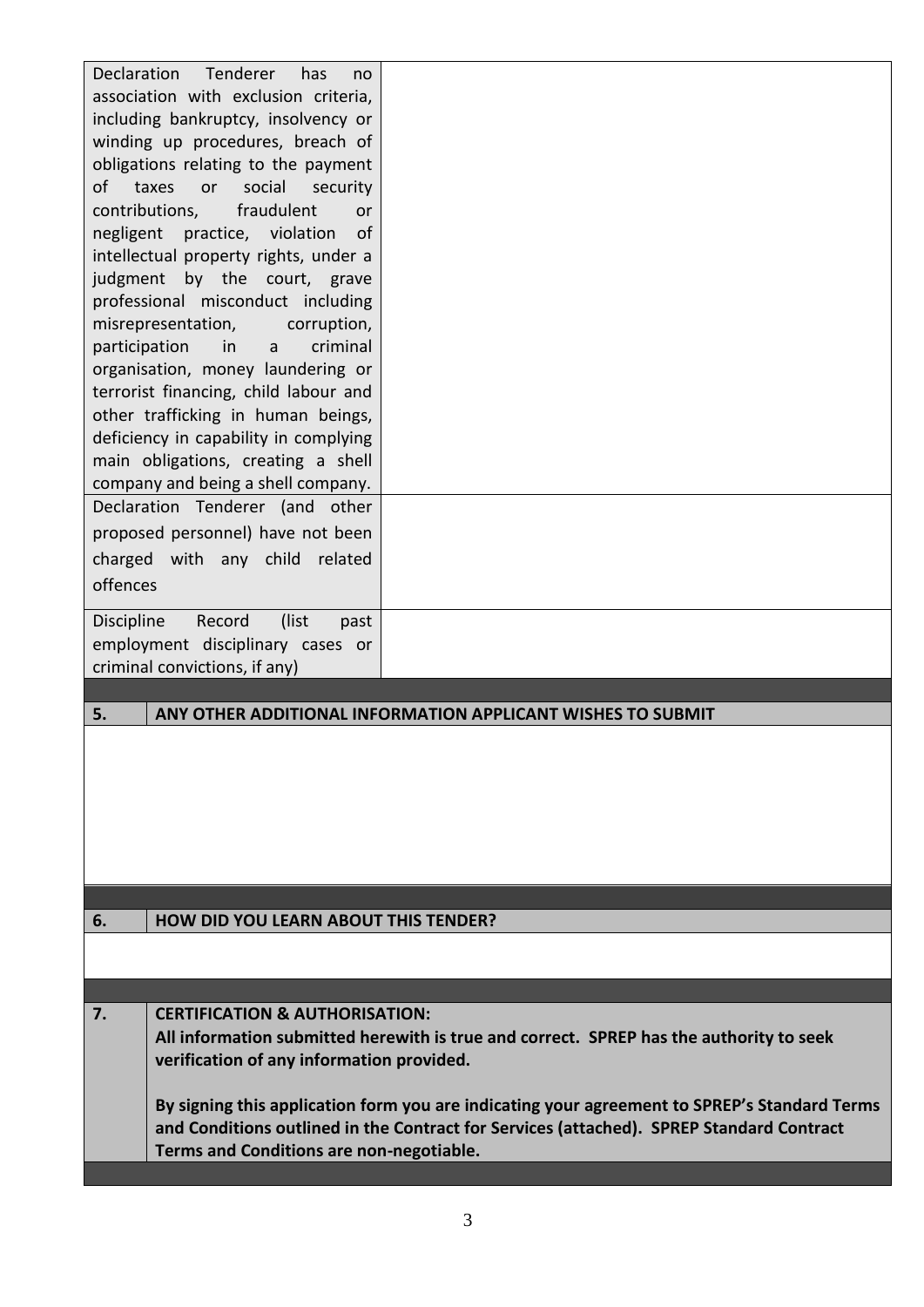| Signature | <b>Date</b> |
|-----------|-------------|

# **The following documents must be attached to this Tender application form:**

- Curriculum Vitae Principal Consultant / Team Leader and other Team members
- Business licence
- Any other relevant information to support this tender application.